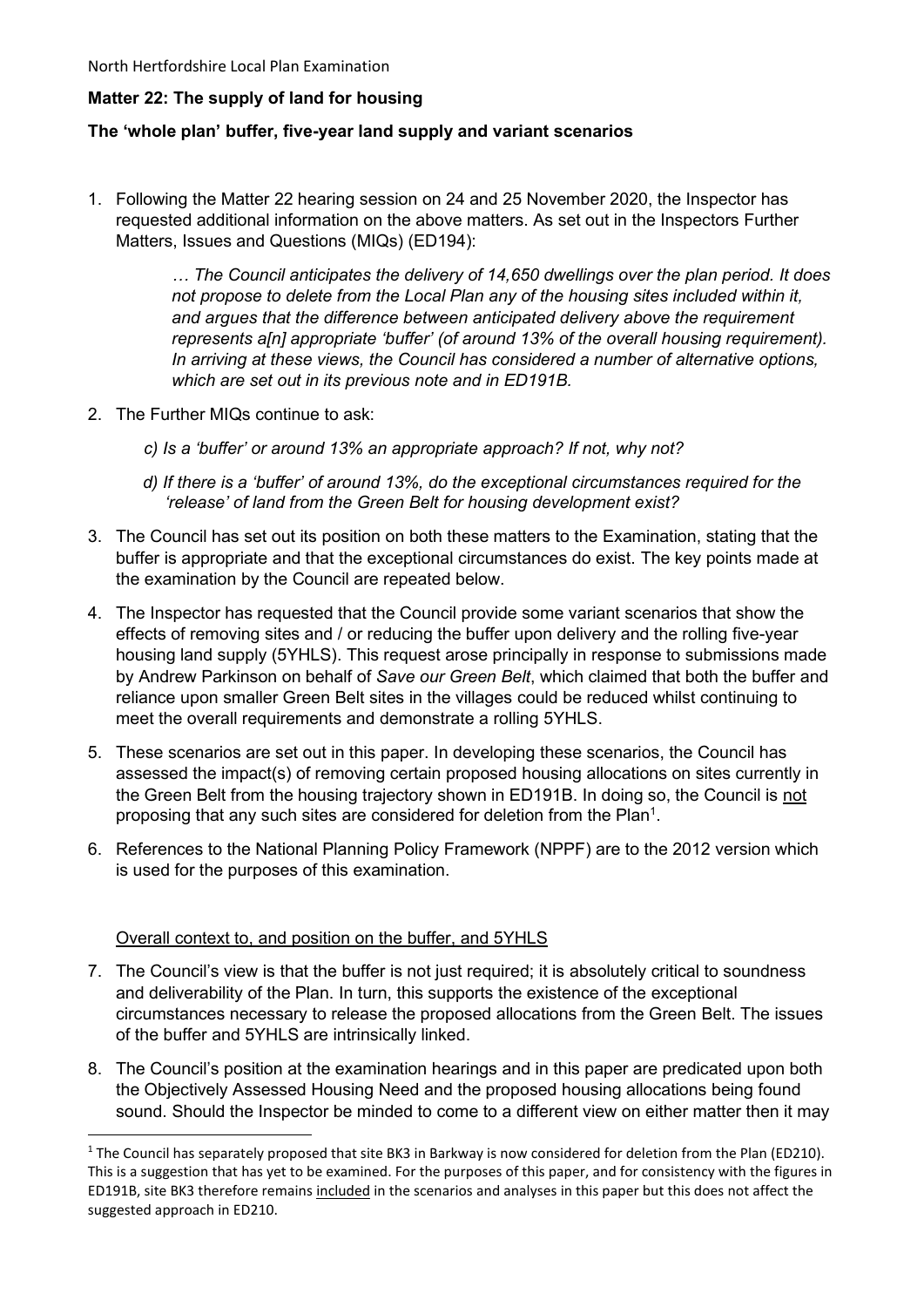be necessary for the Council to propose further modifications to the housing requirement and approach(es) to housing delivery to ensure the Plan can be found sound.

- 9. There are two elements of the housing land supply which are referred to as 'buffers'. For the avoidance of confusion:
	- The 'whole plan buffer' is the difference between the total supply expected over the plan period 2011-2031 and the total housing requirement for the period 2011-2031; while
	- Paragraph 47 of the NPPF requires authorities to identify and annually update a fiveyear supply of housing. The NPPF requires authorities to add a 'buffer' to each individual year's five-year supply calculation. The Council consider this should be 20% in recognition of persistent under delivery (ED191B, p.7, paragraph 37).
- 10. The whole plan buffer is the degree of oversupply as against the housing requirement. The Council's evidence to the most recent hearings identifies a requirement for North Hertfordshire's own housing needs of 11,600 homes and a supply of 13,250 homes (ED191B, p.4, paragraph 21). This is a whole plan buffer of 14% against NHDC's own needs.
- 11. There is a whole plan buffer of 13% against the proposed housing requirement as a whole once the contribution to unmet need from Luton is factored in (ED191B, p.5, paragraph 25).
- 12. A whole plan buffer is required to enable the housing requirement to be met because any failure to meet the requirement means that the district's needs are not met contrary to the objectives of national policy. A whole plan buffer future-proofs the plan and makes it more robust. The general principle of a whole plan buffer of some form does not seem to be in dispute.
- 13. The whole plan buffer is neither large nor unreasonable compared to approaches taken in other authorities. The following are examples of whole plan buffers have been found sound during 2020, recognising that each examination – including this one - turns on its own facts:
	- Chelmsford, South Kesteven 18%
	- Harrogate 25%
	- Mansfield 34%
	- Chesterfield  $59\%^2$
- 14. A whole plan buffer of 13% is clearly at the lowest end of the above examples. The issue is therefore whether the whole plan buffer is justified and, given the authority's reliance on Green Belt sites, whether there are exceptional circumstances for the level of whole plan buffer provided. In considering exceptional circumstances, it is appropriate to consider:
	- How the whole plan buffer can contribute to meeting the need, providing flexibility and future proofing the plan and contributing to the five-year rolling supply;
	- The spatial strategy that relates as a result.
- 15. It is critically important to recognise that housing delivery in the Plan is severely backloaded. Government policy is to 'boost significantly' the supply of housing, as set out in paragraph 47 of the NPPF. That is generally taken to mean that the starting point for consideration of this

<sup>&</sup>lt;sup>2</sup> Chelmsford: [https://www.chelmsford.gov.uk/\\_resources/assets/inline/full/0/3951296.pdf](https://www.chelmsford.gov.uk/_resources/assets/inline/full/0/3951296.pdf) , paragraph 154; South Kesteven: [http://www.southkesteven.gov.uk/CHttpHandler.ashx?id=25671,](http://www.southkesteven.gov.uk/CHttpHandler.ashx?id=25671) paragraph 145; Harrogate: [https://democracy.harrogate.gov.uk/documents/s8649/05-Appendix1-InspectorsReport.pdf,](https://democracy.harrogate.gov.uk/documents/s8649/05-Appendix1-InspectorsReport.pdf) paragraph 180; Mansfield: [https://www.mansfield.gov.uk/downloads/file/1473/mansfield-local-plan-inspector-s-report,](https://www.mansfield.gov.uk/downloads/file/1473/mansfield-local-plan-inspector-s-report) paragraph 159; Chesterfield: [https://www.chesterfield.gov.uk/media/1270438/final-report-27-may-2020.pdf,](https://www.chesterfield.gov.uk/media/1270438/final-report-27-may-2020.pdf) paragraph 104.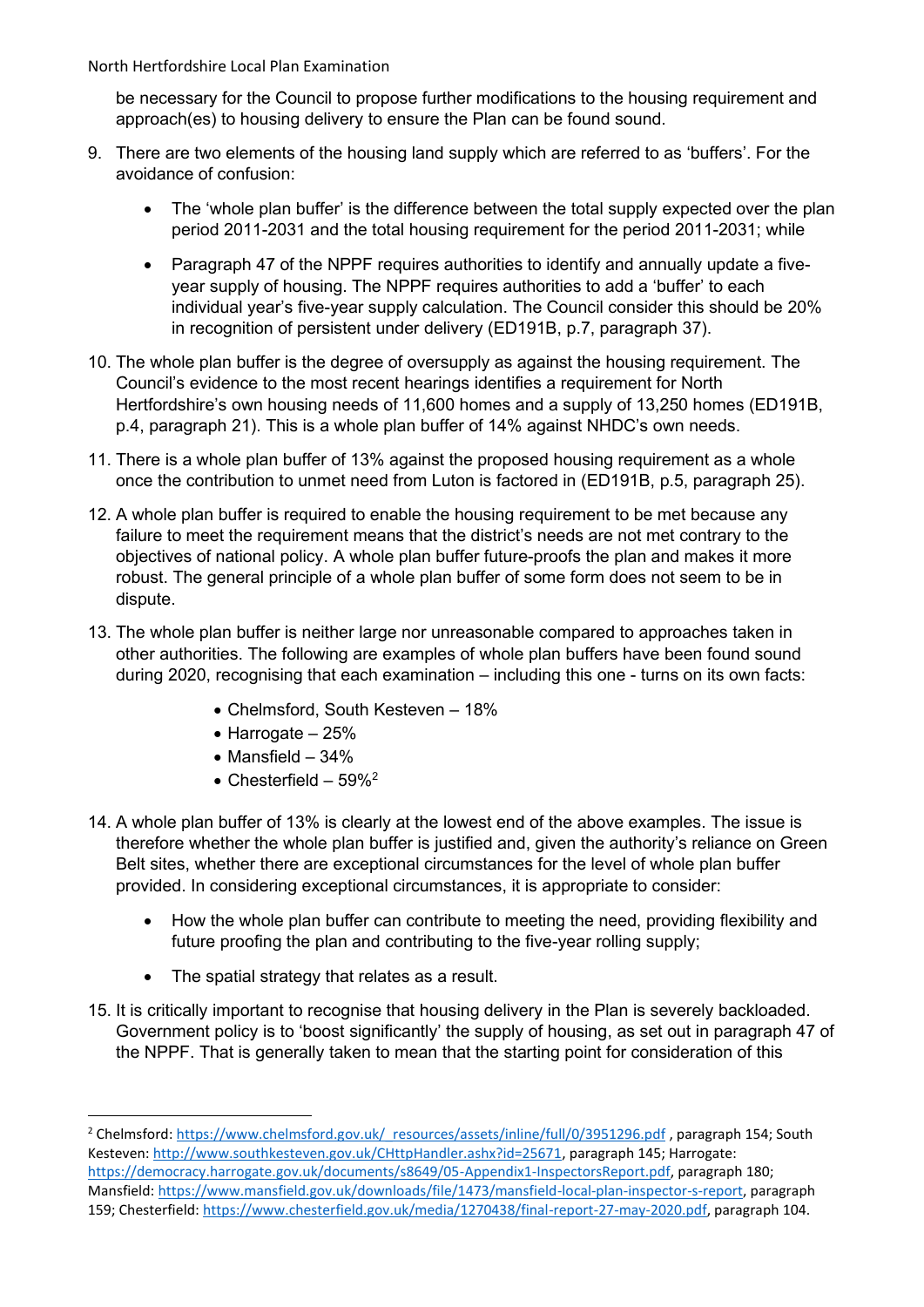matter is for the delivery of need to be evenly spread across the plan period with any shortfall made up as soon as possible $3$ .

- 16. The Plan's proposed housing requirement requires delivery of an average 650 homes per year from 2011 to 2031. The average level of development completed between 2011 and 2020 is 313 homes per year, less than half the required rate.
- 17. ED191B (Appendix C, p.17) sets out various land-supply scenarios. The first table of Scenario 1 reflects that preferred approach with an annualised target of 650 homes per year and the 'Sedgefield' approach to backlog. It can be seen from line A of that table that approximately 2,800 homes have been built against an annualised target since 2011 of 5,850 homes. The backlog of under-delivery in line C is bigger than the number of homes built.
- 18. Against this preferred approach, the Council can only demonstrate a 2.7 year land supply at 1 April 2020. This position gradually improves over time but does not reach the five years' supply required by Government policy. It is simply not possible to make up this shortfall measured against a flat housing requirement.
- 19. Measured against a non-stepped approach, projected housing completions will not meet or exceed the annualised requirement until April 2028; the Plan will be underdelivering until 17 years into a twenty year plan period. This is shown in the graph below.



20. This means the Council is seeking the Inspector's dispensation and agreement to backload the Plan.

<sup>&</sup>lt;sup>3</sup> The making up of any shortfall within five years is referred to as the 'Sedgefield' method. The alternate approach, which spreads any shortfall across the remainder of the Plan period, is known as the 'Liverpool' method.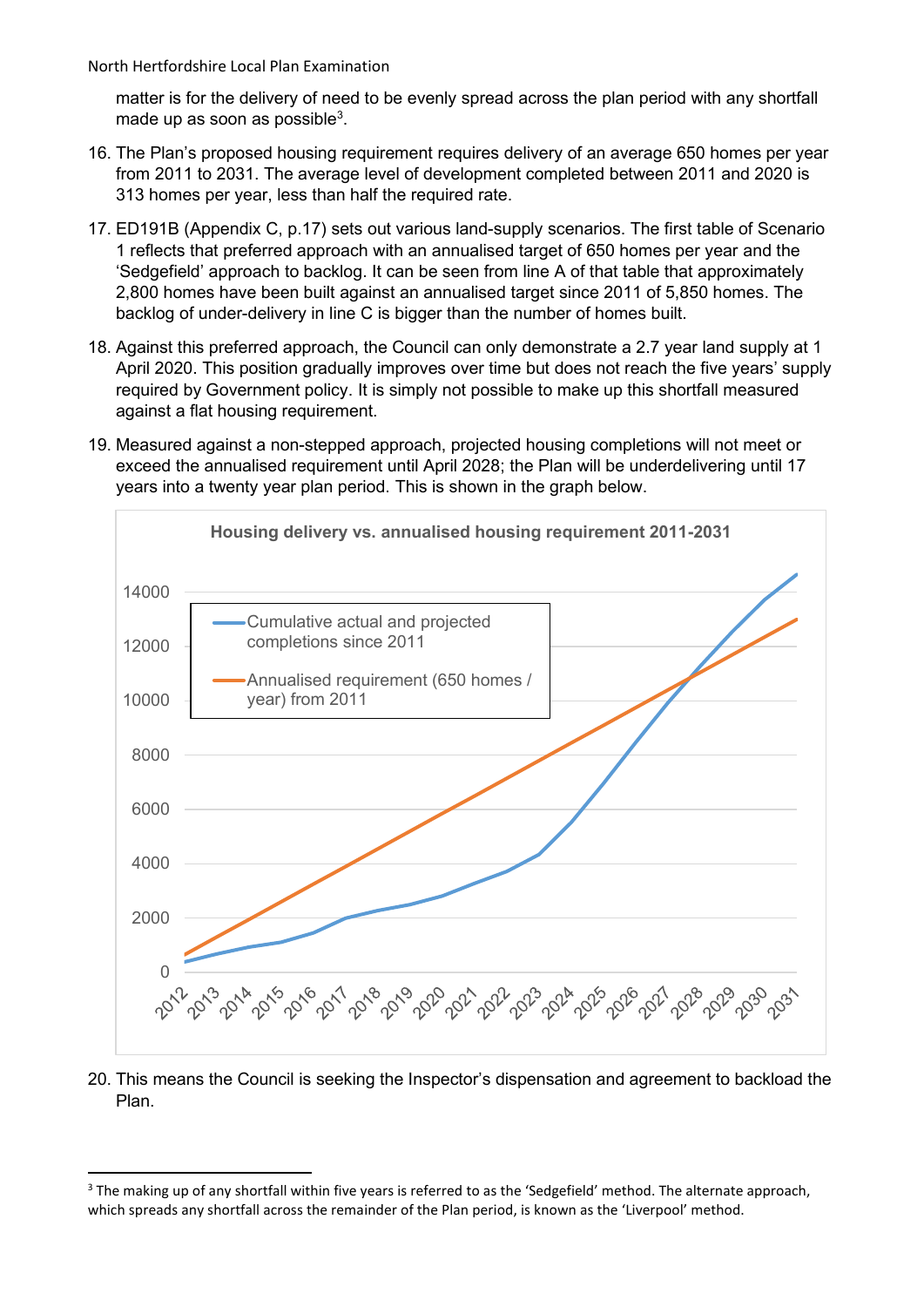- 21. Scenario 2 (ED191B, Appendix C, p.18) shows a two-step approach based broadly upon the approach in the submitted Plan and proposed Main Modification policy IMR1. However this no longer satisfies the requirement for a rolling 5YHLS.
- 22. This leads to proposed Scenario 3 (ED191B, Appendix C, p.19) and the recommended approach. This is a three-stepped approach relying upon the Liverpool approach to annualising the backlog. This is the only option that achieves a five-year supply with any reasonable form of headroom, and even this remains tight.
- 23. Even under this preferred scenario, the Council has to go a long way to get back on track. 2,800 homes were delivered between 2011 and 2020. To meet the proposed housing requirement for NHDC's needs, there are 8,800 homes yet to deliver in the remaining 11 years. Therefore essentially 75% of the requirement must be delivered in the remaining half of the plan having only delivered 25% in the first half. To this must be added the unmet need it is assisting with in relation to Luton. Due to this level of under-delivery, it is necessary to apply a 20% buffer to our individual five-year requirements in line with national policy requirements.
- 24. This represents a massive uplift and is why the Council must not only annualise rather than frontload the backlog, but must also step the housing requirement to have any hope of delivering a rolling five year supply. Even in these highly favourable circumstances the Council still only just delivers a rolling five years of supply of between 5.2 and 5.6 years.
- 25. Given the ongoing requirement to demonstrate 5YHLS, it is necessary to view delivery in these rolling five-year blocks. An oversupply in any single year is not indicative of an oversupply in 5YHLS terms. In fact, delivery is also backloaded within the individual five-year supply calculations for the coming years, into the 3<sup>rd</sup>, 4<sup>th</sup> and 5<sup>th</sup> years.
- 26. On the Council's proposed 'Scenario C' approach, the per annum figure for the five year requirement at 1 April 2020 is 785 (Column G; 3,927/5). From the housing trajectory graph (ED191B, p.13), the Council is projecting 467 completions in 2020/21, 437 in 2021/22 and 622 in 2023/24. Achieving a five-year supply is wholly contingent upon delivering a substantial uplift from 2024 onwards as the proposed local housing allocations reach their peak delivery and the proposed strategic housing sites come on stream.
- 27. The ED191B 'components of supply' graph (p.14) breaks down anticipated completions by source. There is a short-term emphasis on extant permissions being developed<sup>4</sup>. This gives way to the proposed 'local housing allocations' which, in turn, give way to the Strategic Sites as the primary sources of supply in the last six years of the plan period.
- 28. The medium-sized sites around the towns and villages are absolutely critical in ensuring delivery and a rolling five-year supply in the early years after adoption and throughout the remainder of the plan period. They are not an expendable 'buffer' of excess sites that can be discarded by reference to the overall housing requirement, anticipated housing delivery within an individual year or the existence of a modest whole plan buffer at the very end of the plan period.
- 29. The vast majority of sites whether proposed as strategic or local housing allocations all commence within the next five-year period and are needed to support what is on any analysis a marginal five year supply.
- 30. If an adequate buffer is not provided now from the Green Belt, it will not be possible to make that good through the Development Management system and the application of policies in NPPF2 that are used for decision-making. This is because these sites are constrained under the protective policies that apply under paragraph 11 d(i) of NPPF2. Housing need is generally not regarded, on its own, to justify *very special circumstances* such as to support inappropriate

<sup>4</sup> This includes all extant planning permissions at 1 April 2020.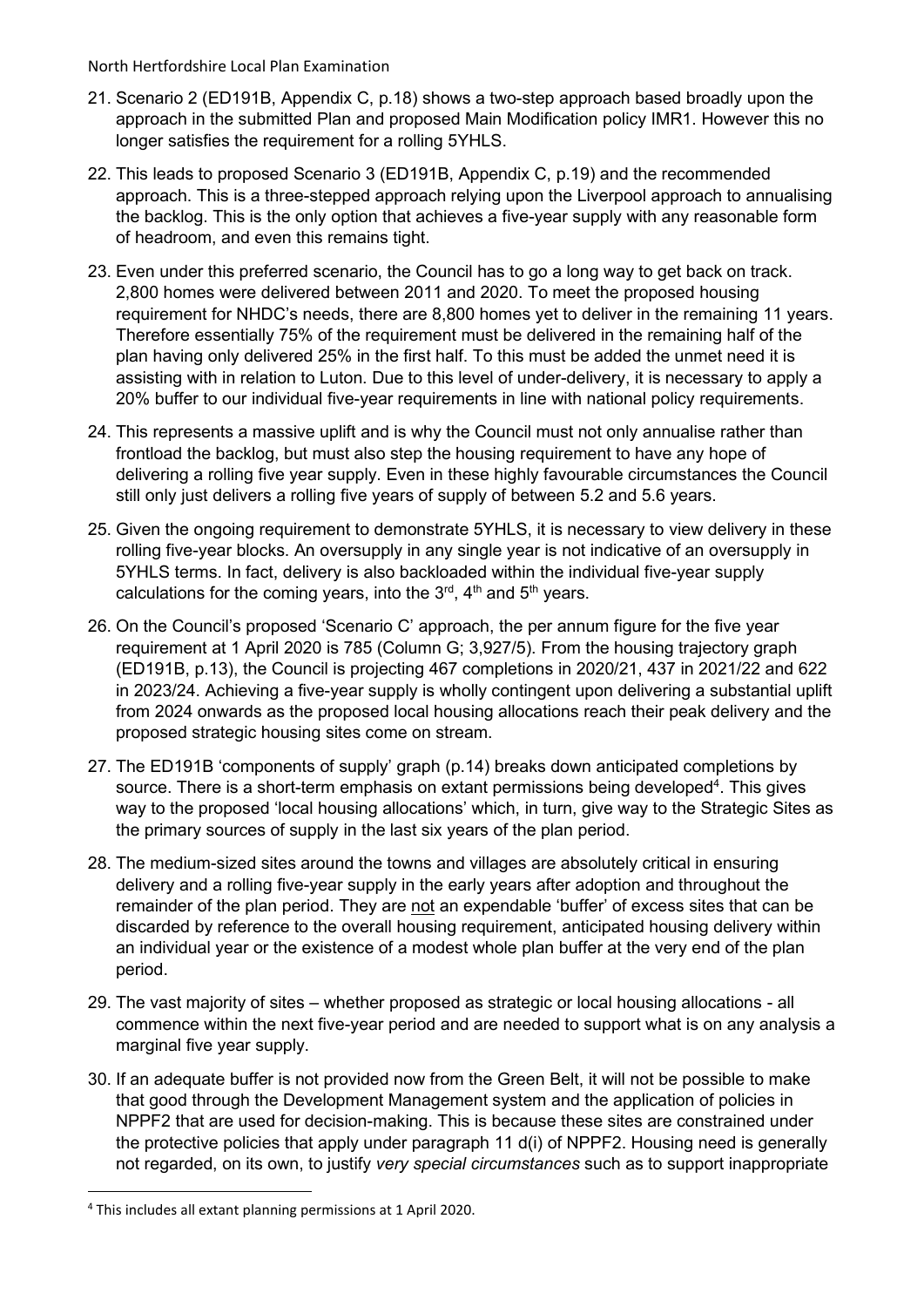residential development in the Green Belt. The Green Belt sites therefore need to be released now as they cannot be provided later, even if needed, through the Development Management process. This approach simply reaffirms that the planning system is plan led and that the appropriate time to release land from the Green Belt is through the local plan.

- 31. Moreover, all the allocations are in accordance with the Plan's spatial strategy which directs the significant majority of development to sites in and around the identified towns - and assist that strategy, which the Inspector has implicitly endorsed in the main modifications already consulted upon.
- 32. The housing trajectory graph (ED191B, p.13) shows that, even if its projections are fulfilled completely, the Council would not meet its overall housing requirement until 2030. Only the very final bar of the trajectory might reasonably be considered as potentially surplus, and the significant majority of anticipated completions in the year to 2031 arise from the continued delivery of sites which are essential to overall supply and 5YHLS in the preceding years.

### Alternate scenarios based upon suggestions by *Save our Green Belt*

- 33. The written submissions of *Save our Green Belt (SOGB)* variously state that:
	- NHDC has not rigorously assessed the option of deleting some of the smaller Green Belt sites in order to reduce the size of the buffer (Matter 22 Hearing Statement, Paragraph 17);
	- There is no robust or reasoned analysis to explain why the smaller green belt releases in the villages represented by *SOGB* are required to deliver a rolling 5-year housing land supply. The revised housing trajectory does not suggest these releases are necessary to maintain a five-year supply across the plan period (Paragraph 19);
	- The buffer of 13% is not justified with no planning reason behind it and no reason why it is 13% rather than, say, 7% or 18%. The buffer is simply a relic of previous decisions made in the preparation of this plan (Paragraph 21); and
	- A reasonable alternative at this stage would be to remove sites from the plan such that the buffer remains at only 6% (Paragraph 22).
- 34. Similar points were also raised by *SOGB* at the oral hearings in November 2020. In response, the Council stated that it did not consider that such a reduction could be supported as this would seriously undermine the demonstration of a rolling 5YHLS. The Council offered to present some variant scenarios to further demonstrate this point.
- 35. For the purposes of this exercise, the Council has explored the impact of removing smaller, non-strategic sites from the housing trajectory shown in ED191B within the areas represented by *Save our Green Belt<sup>5</sup>* to leave a whole plan buffer of between 6% and 7%.
- 36. The currently proposed whole plan buffer of 13% amounts to 1,656 homes. Reducing the whole plan buffer to between 6% and 7% would require the removal of between 690 and 940 homes from the housing trajectory<sup>6</sup>.
- 37. There are 12 proposed non-strategic housing allocations on land currently with the Green Belt in the area represented by *SOGB*: CD1, CD2, CD3, CD5, GR1, IC1, IC2, IC3, KB1, KB2, KB4.

<sup>5</sup> Paragraph 1 of *Save our Green Belt's* Matter 22 statement lists the following groups or parishes: Save Rural Codicote, Ickleford Parish Council, Graveley Parish Council, Wymondley Parish Neighbourhood Plan Forum, Knebworth Parish Council, Offley Parish Council, including the village of Cockernhoe.

<sup>&</sup>lt;sup>6</sup> Removing 690 homes from the trajectory would leave a total supply of 13,966 homes. This represents a whole plan buffer of 966 homes or 7.4%. Removing 940 homes from the trajectory would leave a total supply of 13,716 homes. This represents a whole plan buffer of 716 homes or 5.5%.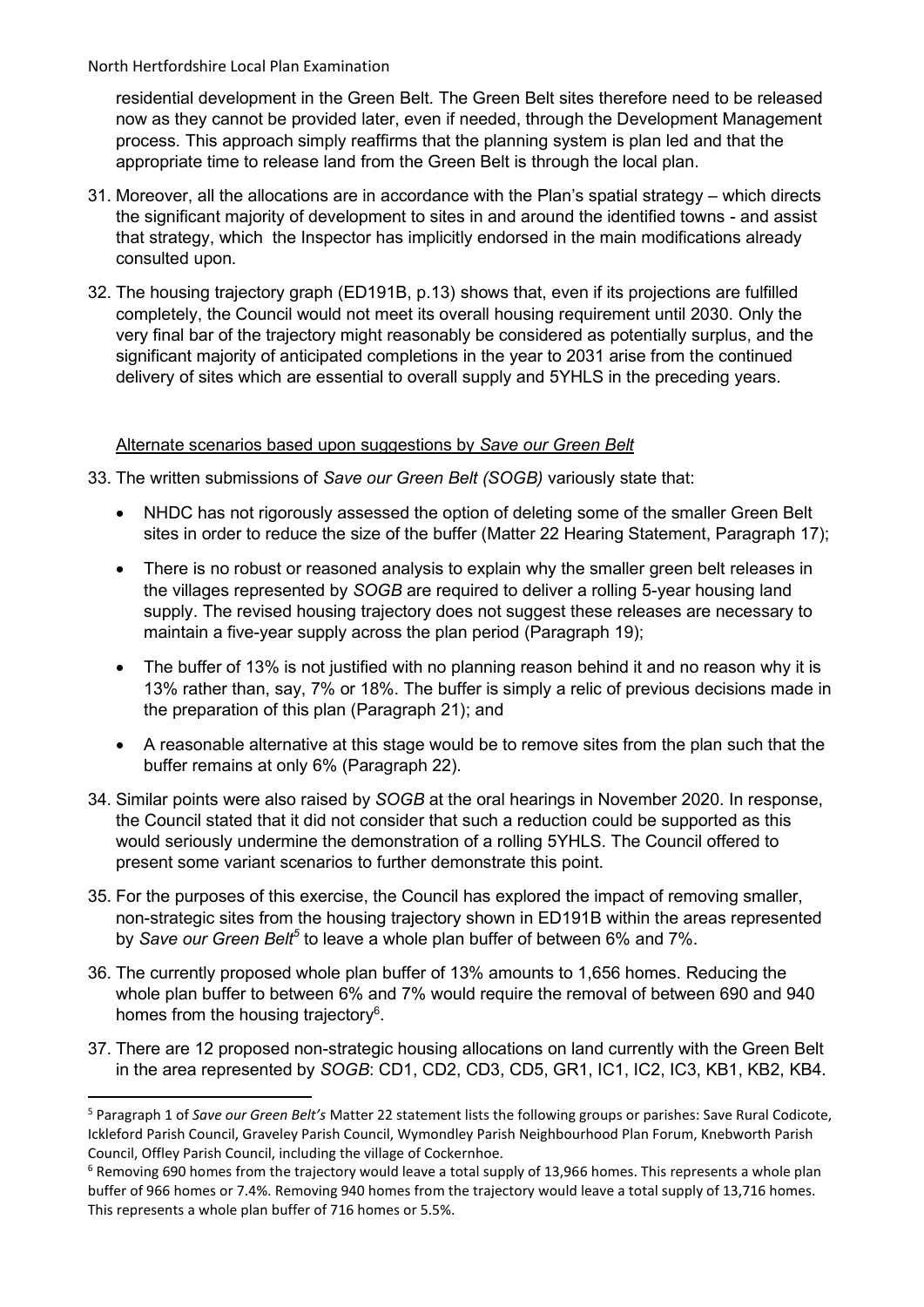These are allocated for an indicative total of 1,406 homes. There are a number of permutations of these sites that could fall within the above range.

- 38. Three scenarios have been tested. Each of the sites listed above is included in at least one these scenarios. These are summarised in Table 1 on the following page. The scenarios provide a whole plan buffer of between 5.8% and 7.4%
- 39. It can clearly be seen that none of the alternate scenarios can demonstrate a five-year housing supply at 1 April 2020, the base date of ED191B. Only Scenario A can demonstrate a 5.0 year supply at 1 April 2021, the potential base date for five-year supply upon any future adoption of the Plan.
- 40. Scenario A shows between 5.0 and 5.1 years' land supply between 2021-2023. This position is so marginal that it leaves absolutely no flexibility; all remaining sites in the Plan would have to come forward exactly as anticipated in ED191B. This would be contrary to national policy and would also leave the Council extremely vulnerable to s.78 planning appeals in the short period for which a five-year supply might be demonstrated<sup>7</sup>. This would be contrary to the aims of a plan-led system. As speculative sites are more likely to be outside the Green Belt this would also lead to less sustainable patterns of development in the District.
- 41. The Council completely refutes the suggestion that its proposed buffer is supported by "banal platitudes" as claimed by Paragraph 18 of *SOGB*'s Matter 22 Statement. It is a clearly an evidence-based and robust position. Given the reduced amount of time left in the plan period, reducing the whole plan buffer to levels previously presented to the examination would simply no longer be sound.
- 42. The Council's current Plan was adopted in 1996. The last Plan to identify any new allocations for development was adopted in 1993. North Hertfordshire has not identified sites for development through a statutory Development Plan for 27 years. That is a highly unusual situation and means the Council is coming from almost a 'standing start' in terms of housing delivery.
- 43. Most plans meet a relatively significant proportion of their needs by 'rolling forward' outstanding planning permissions and allocations from their previous Plan. It has been necessary for the Council to identify new allocations to meet the significant majority of its identified needs and to clear its substantial backlog of under delivery. Its inability to do so in a way that resolves the backlog in the first five years and delivers at a consistent level thereafter leads to the requirement for a stepped housing trajectory and the significant backloading of development.
- 44. Permissions have been granted and implemented on many sites in the Rural Area beyond the Green Belt under the 'tilted balance' in national policy which applies in the absence of an up-todate Plan and five-year supply. Many of the proposed allocations contained in the submitted Plan for this area have now been permitted (ED191B, p.3, paragraphs 14 and 15) and, as extant permissions, will form a key component of delivery in the next two to three years.
- 45. The proposed local housing allocations, including smaller Green Belt sites in the villages, are a critical component of the five-year supply now. Without them, housing delivery in North Hertfordshire will flounder after 2022.

 $7$  0.1 years' housing supply in this context is equivalent to approximately 125 homes recognising that precise figures vary from year to year and scenario to scenario. This is equivalent to just one years' worth of delivery on a single strategic site or a single mid-sized allocation. Should there be any delay or non-implementation the Council would not demonstrate a 5YHLS.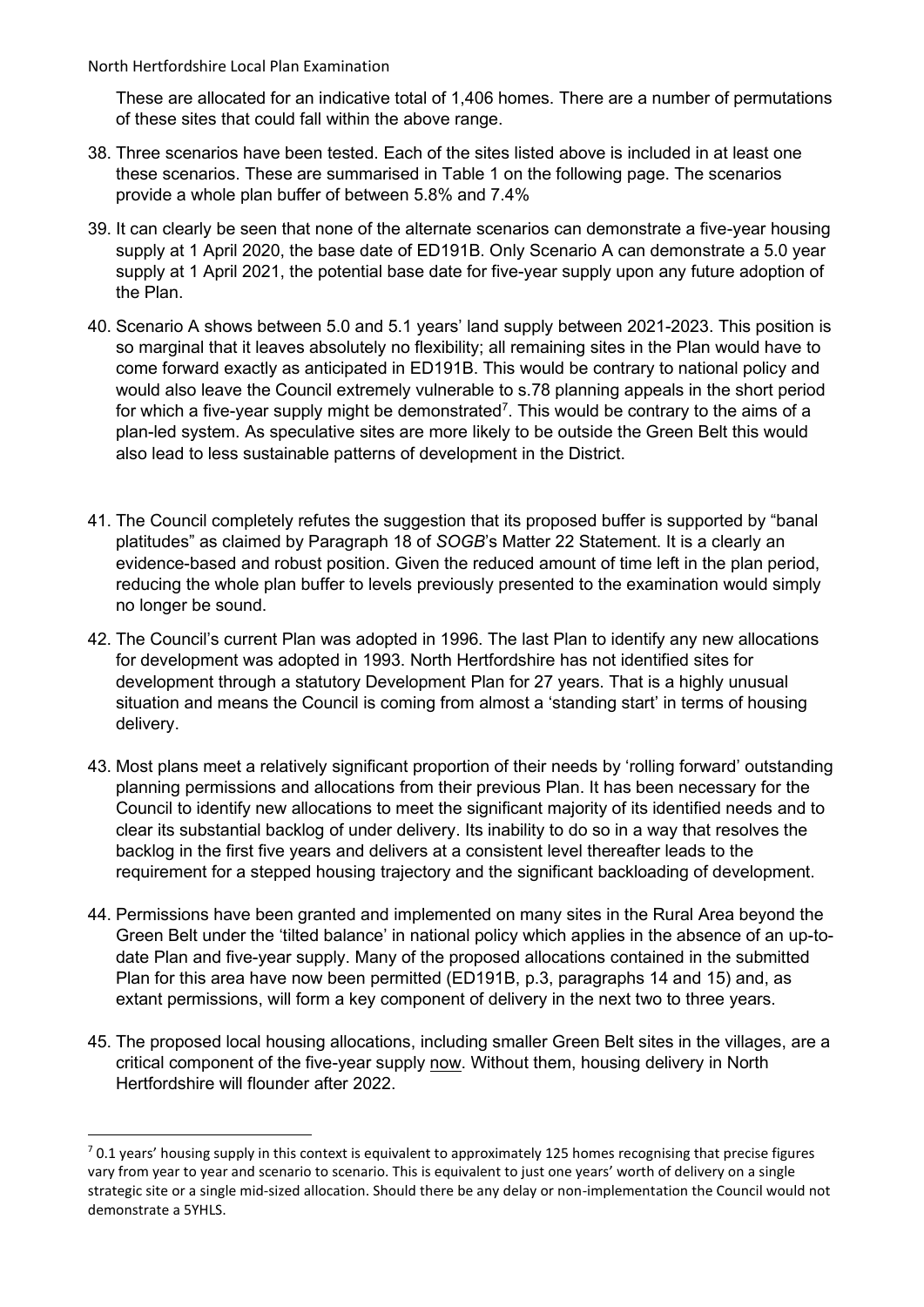### **Table 1: Alternate five-year supply scenarios**

|                                                                                                                          | <b>Housing</b> | <b>Total</b>      | Change                | <b>Whole</b>   | Actual / projected five-year housing supply at 1 April* |      |      |      |      |      |
|--------------------------------------------------------------------------------------------------------------------------|----------------|-------------------|-----------------------|----------------|---------------------------------------------------------|------|------|------|------|------|
|                                                                                                                          | requirement    | supply<br>2011-31 | from<br><b>ED191B</b> | plan<br>buffer | 2020                                                    | 2021 | 2022 | 2023 | 2024 | 2025 |
| <b>Baseline - ED191B</b>                                                                                                 | 13,000         | 14,656            | n/a                   | 12.7%          | 5.3                                                     | 5.5  | 5.6  | 5.6  | 5.2  | 5.0  |
| Scenario A: Remove individual<br>sites from multiple villages<br>(CD3, IC3, KB4, WY1)                                    | 13,000         | 13,958            | $-698$                | 7.4%           | 4.9                                                     | 5.0  | 5.1  | 5.1  | 4.8  | 4.7  |
| Scenario B: Remove all sites<br>from Codicote, Ickleford and<br>Wymondley<br>(CD1, CD2, CD3, CD5, IC1,<br>IC2, IC3, WY1) | 13,000         | 13,842            | $-814$                | 6.5%           | 4.7                                                     | 4.9  | 5.0  | 5.0  | 4.8  | 4.7  |
| Scenario C: Remove all sites<br>from Codicote, Graveley and<br>Knebworth<br>(CD1, CD2, CD3, CD5, GR1,<br>KB1, KB2, KB4)  | 13,000         | 13,749            | $-907$                | 5.8%           | 4.8                                                     | 4.9  | 4.97 | 4.97 | 4.8  | 4.7  |

\*All five-year housing supply figures are based upon the proposed three-stepped housing requirement, *Liverpool* approach to backlog and 20% buffer to each year's calculation as proposed by the Council in ED191B

Figures rounded to one decimal place unless this would involve rounding up to 5.0 from a figure below this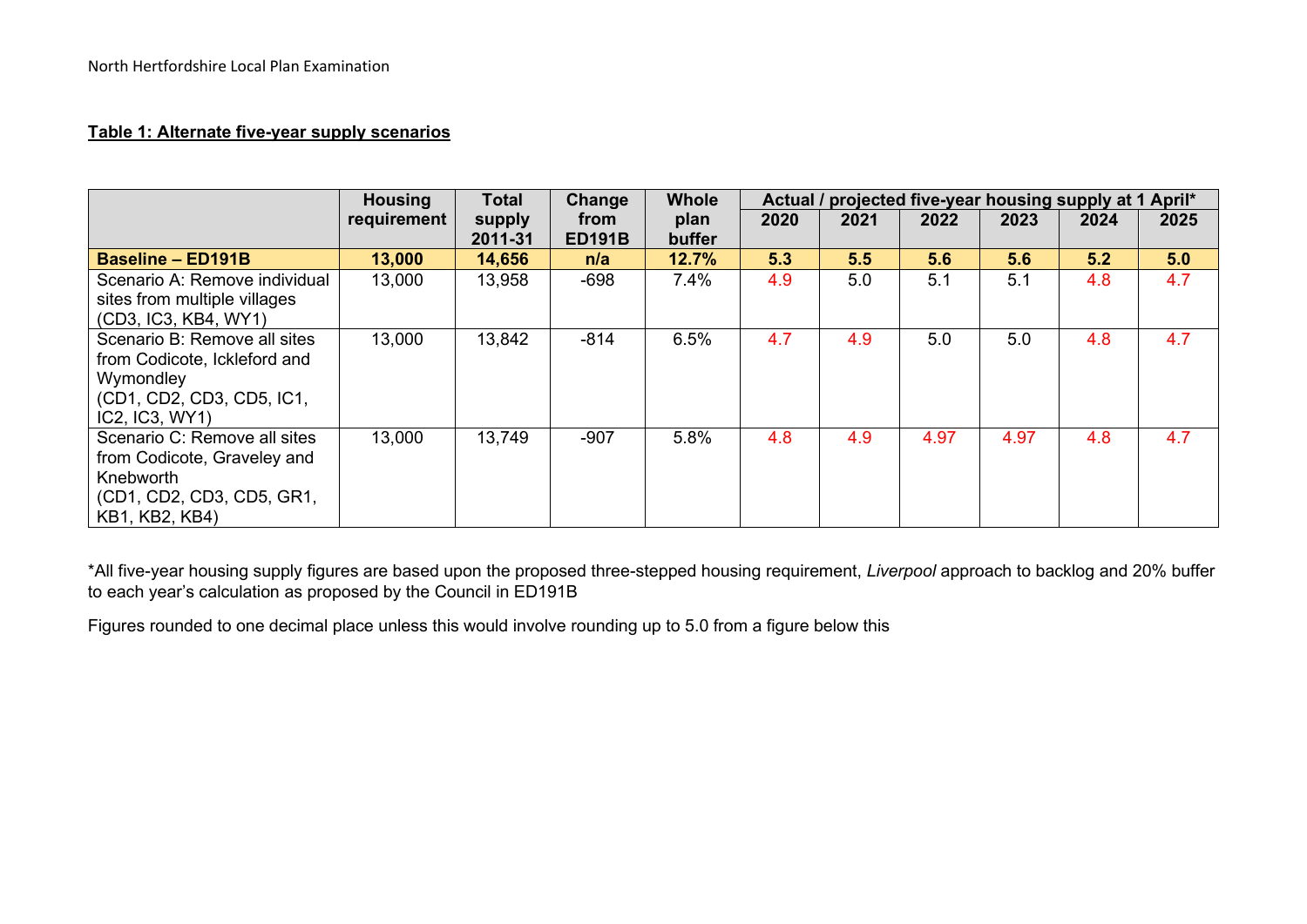46. Clearly then, there are exceptional circumstances to justify the buffer that arises from the allocations and without it there must be a serious issues as to whether the five year requirement can be met over the plan period or whether the requirement can be met in full. In short the plan would not be sound. It is therefore essential that the proposed buffer is supported to allow the Council to remove these sites from the Green Belt around the main towns and villages so it can make progress in addressing the very serious identified housing needs in the District and to provide a plan that is compliant with the NPPF and sound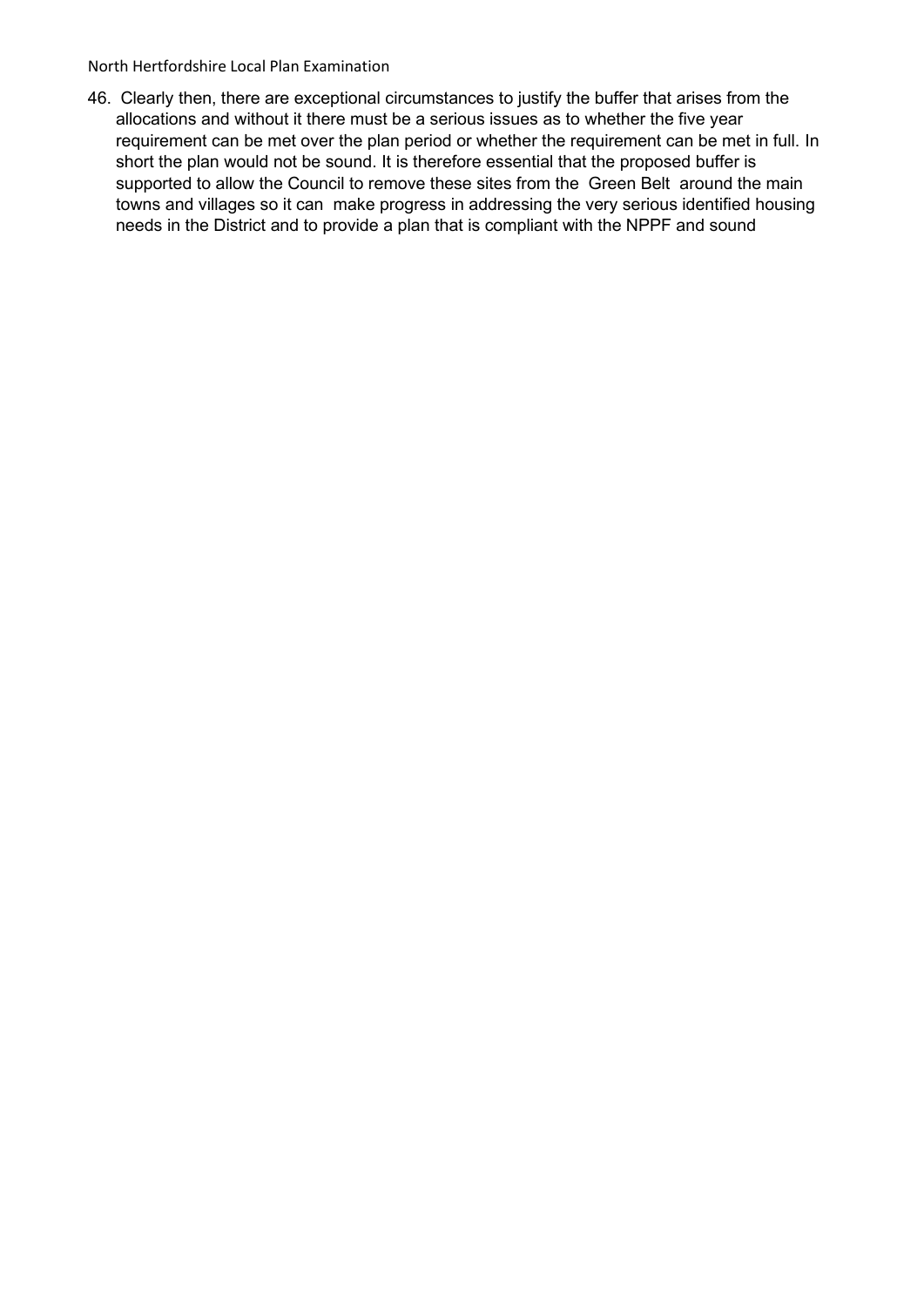# **Appendix: Trajectories and five-year supply calculations for Scenarios A, B & C**

| <b>Monitoring</b><br>period (1<br>April to 31<br>March) | <b>ED191B</b><br>(CD3, IC3, KB4, |                | <b>Scenario B</b><br>Remove all sites<br>from Codicote,<br>Ickleford and<br>Wymondley<br>(CD1, CD2, CD3,<br>CD5, IC1, IC2,<br>IC3, WY1) | <b>Scenario C</b><br>Remove all sites<br>from Codicote,<br>Graveley and<br>Knebworth<br>(CD1, CD2, CD3,<br>CD5, GR1, KB1,<br><b>KB2, KB4)</b> |  |
|---------------------------------------------------------|----------------------------------|----------------|-----------------------------------------------------------------------------------------------------------------------------------------|-----------------------------------------------------------------------------------------------------------------------------------------------|--|
| 2011-2020                                               | 2,814                            | 2,814          | 2,814                                                                                                                                   | 2,814                                                                                                                                         |  |
| 2020-21                                                 | 467                              | 467            | 467                                                                                                                                     | 467                                                                                                                                           |  |
| 2021-22                                                 | 437                              |                | 437                                                                                                                                     | 437                                                                                                                                           |  |
| 2022-23                                                 | 622                              |                | 543                                                                                                                                     | 555                                                                                                                                           |  |
| 2023-24                                                 | 1,183                            | 1,083          | 1,023                                                                                                                                   | 1,043                                                                                                                                         |  |
| 2024-25                                                 | 1,437                            |                | 1,253                                                                                                                                   | 1,238                                                                                                                                         |  |
| 2025-26                                                 | 1,504                            |                | 1,322                                                                                                                                   | 1,307                                                                                                                                         |  |
| 2026-27                                                 | 1,462                            | 1,362<br>1,412 |                                                                                                                                         | 1,347                                                                                                                                         |  |
| 2027-28                                                 | 1,345                            | 1,295          | 1,295                                                                                                                                   | 1,280                                                                                                                                         |  |
| 2028-29                                                 | 1,279                            | 1,229          | 1,229                                                                                                                                   | 1,214                                                                                                                                         |  |
| 2029-30                                                 | 1,171                            | 1,121          | 1,121                                                                                                                                   | 1,112                                                                                                                                         |  |
| 2030-31                                                 | 935                              | 935            | 926                                                                                                                                     | 935                                                                                                                                           |  |
| <b>Total</b><br>2011-2031                               | 14,656                           | 13,958         | 13,842                                                                                                                                  | 13,749                                                                                                                                        |  |
| <b>Buffer</b>                                           | 12.7%                            | 7.4%           | 6.5%                                                                                                                                    | 5.8%                                                                                                                                          |  |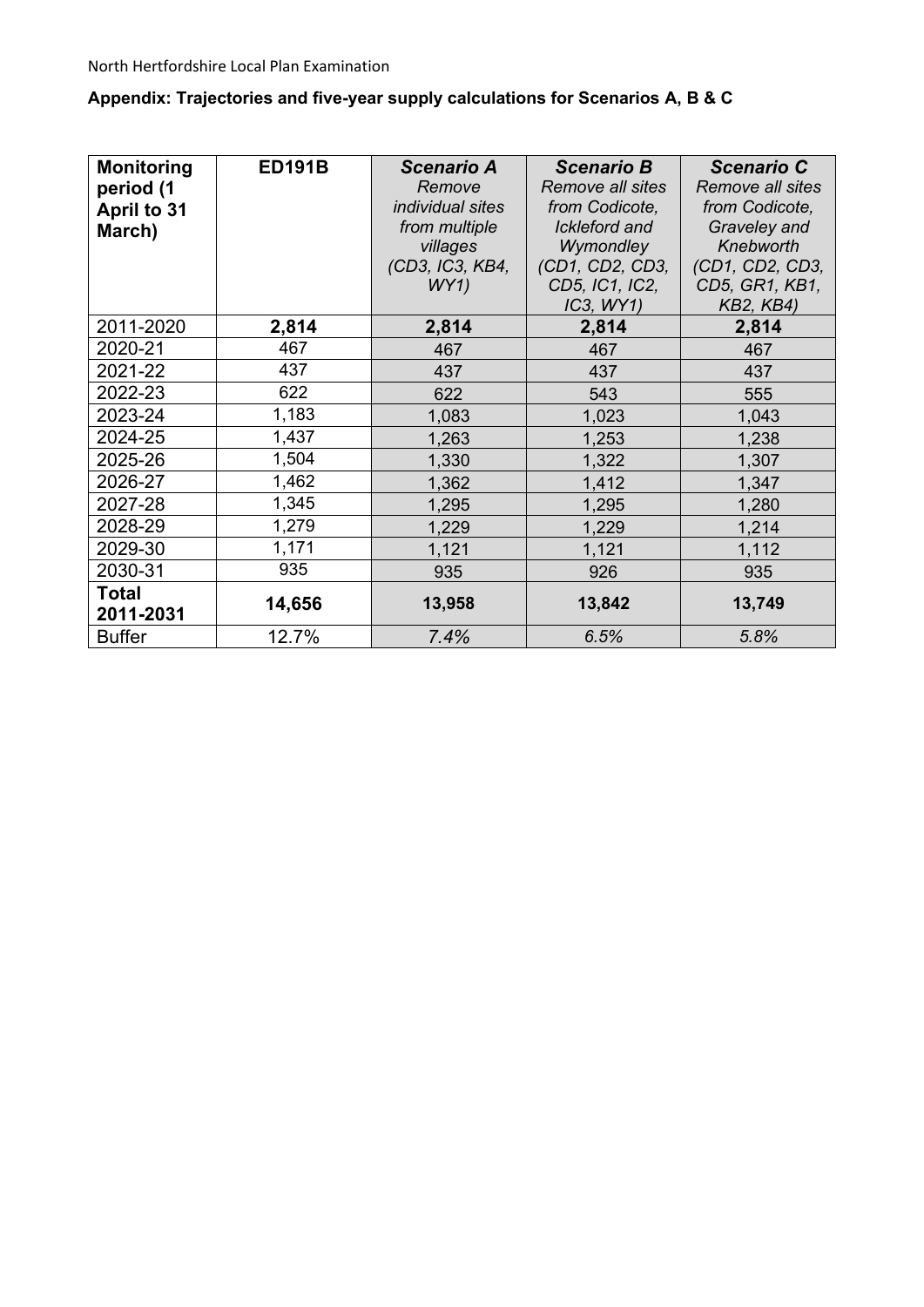# **Proposed housing trajectory in ED191B**

|              | <b>Five-year supply (Liverpool)</b><br><b>RECOMMENDED APPROACH</b>                      | 1 April<br>2020 | 1 April<br>2021 | 1 April<br>2022 | 1 April<br>2023 | 1 April<br>2024 | 1 April<br>2025 |
|--------------|-----------------------------------------------------------------------------------------|-----------------|-----------------|-----------------|-----------------|-----------------|-----------------|
| $\mathsf{A}$ | Cumulative completions since 1 April 2011                                               | 2,814           | 3,281           | 3,718           | 4,340           | 5,523           | 6,960           |
| B            | Cumulative target since 1 April 2011                                                    | 3,150           | 3,650           | 4,150           | 4,650           | 5,150           | 6,270           |
| $\mathbf c$  | Shortfall against target as at 1 April                                                  | $-336$          | -369            | $-432$          | $-310$          | $+373$          | $+690$          |
| D            | Target for next five years                                                              | 3,120           | 3,740           | 4,360           | 4,980           | 5,600           | 5,600           |
| E            | Shortfall to be addressed in five year period<br>(Liverpool method) (-C annualised * 5) | 153             | 185             | 240             | 194             | n/a             | n/a             |
| F            | Buffer to be applied                                                                    | $+20%$          | $+20%$          | $+20%$          | $+20%$          | $+20%$          | $+20%$          |
| G            | Total five year requirement $(D + E) * F$                                               | 3,927           | 4,709           | 5,520           | 6,209           | 6,720           | 6,720           |
| H            | Projected delivery in five-year period                                                  | 4,146           | 5,183           | 6,208           | 6,931           | 7,027           | 6,761           |
|              | Years land supply $(H/G)$ * 5                                                           | 5.28            | 5.50            | 5.62            | 5.58            | 5.23            | 5.03            |

# **SCENARIO A: Remove sites from multiple villages**

|   | <b>Five-year supply (Liverpool)</b>                                                     | 1 April<br>2020 | 1 April<br>2021 | 1 April<br>2022 | 1 April<br>2023 | 1 April<br>2024 | 1 April<br>2025 |
|---|-----------------------------------------------------------------------------------------|-----------------|-----------------|-----------------|-----------------|-----------------|-----------------|
| A | Cumulative completions since 1 April 2011                                               | 2,814           | 3,281           | 3,718           | 4,340           | 5,423           | 6,686           |
| B | Cumulative target since 1 April 2011                                                    | 3,150           | 3,650           | 4,150           | 4,650           | 5,150           | 6,270           |
| C | Shortfall against target as at 1 April                                                  | $-336$          | $-369$          | $-432$          | $-310$          | $+273$          | $+416$          |
| D | Target for next five years                                                              | 3,120           | 3,740           | 4,360           | 4,980           | 5,600           | 5,600           |
| E | Shortfall to be addressed in five year period<br>(Liverpool method) (-C annualised * 5) | 153             | 185             | 240             | 194             | n/a             | n/a             |
| F | Buffer to be applied                                                                    | $+20%$          | $+20%$          | $+20%$          | $+20%$          | $+20%$          | $+20%$          |
| G | Total five year requirement $(D + E) * F$                                               | 3,927           | 4,709           | 5,520           | 6,209           | 6,720           | 6,720           |
| Н | Projected delivery in five-year period                                                  | 3,872           | 4,735           | 5,660           | 6,333           | 6,479           | 6,337           |
|   | Years land supply $(H/G) * 5$                                                           | 4.93            | 5.03            | 5.13            | 5.10            | 4.82            | 4.72            |